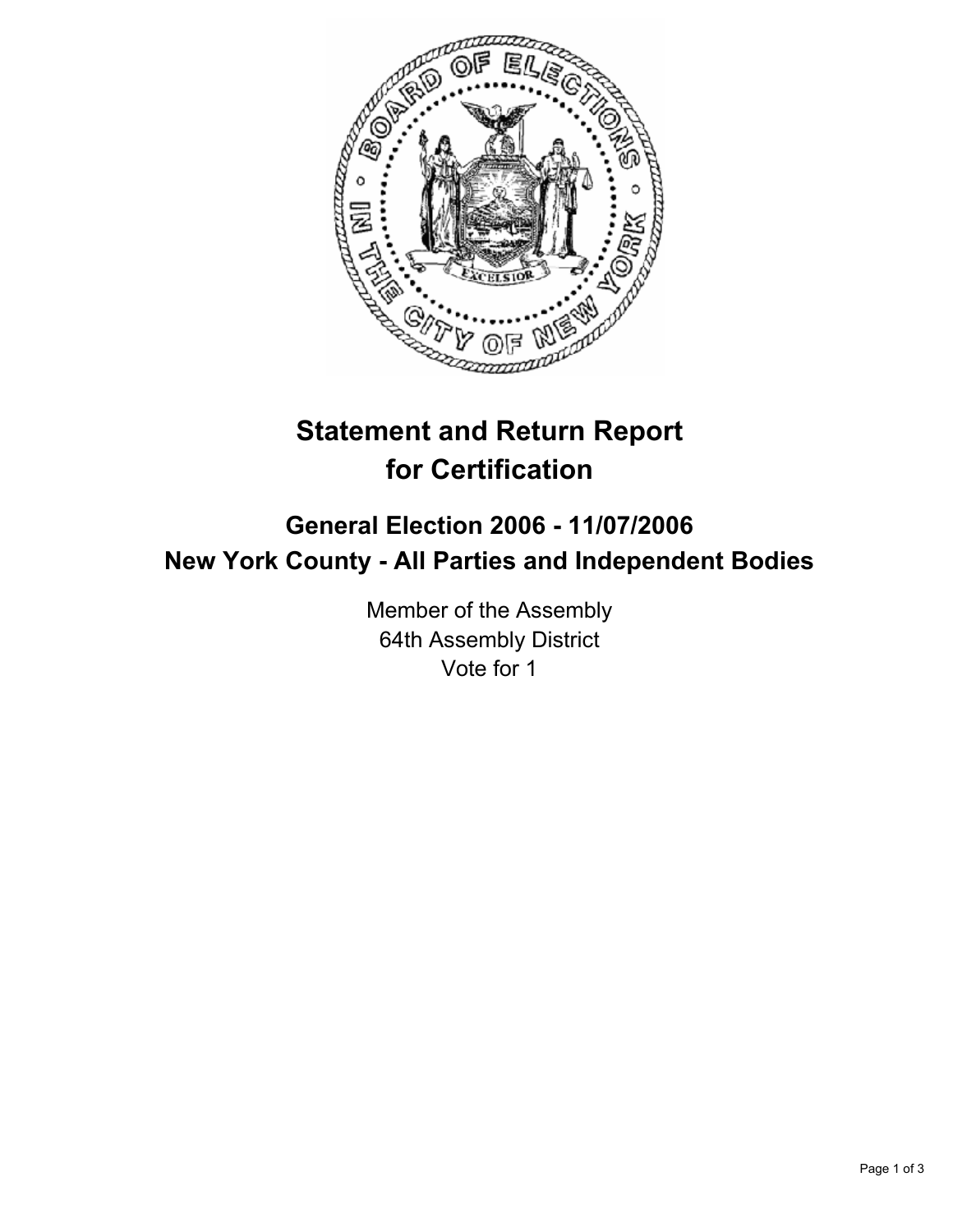

### **Assembly District 64**

| <b>PUBLIC COUNTER</b>              | 22,439 |
|------------------------------------|--------|
| <b>EMERGENCY</b>                   | 51     |
| ABSENTEE/MILITARY                  | 428    |
| AFFIDAVIT                          | 690    |
| <b>Total Ballots</b>               | 23,795 |
| MICHAEL A IMPERIALE (REPUBLICAN)   | 2,482  |
| SHELDON SILVER (DEMOCRATIC)        | 16,276 |
| MICHAEL A IMPERIALE (CONSERVATIVE) | 276    |
| SHELDON SILVER (WORKING FAMILIES)  | 1,510  |
| <b>BRAD MARKS (WRITE-IN)</b>       |        |
| MARK AXINN (WRITE-IN)              |        |
| MICHAEL BLOOMBERG (WRITE-IN)       |        |
| MICHAEL WINFIELD (WRITE-IN)        |        |
| SUSAN MILLER (WRITE-IN)            |        |
| <b>Total Votes</b>                 | 20,549 |
| Unrecorded                         | 3.246  |